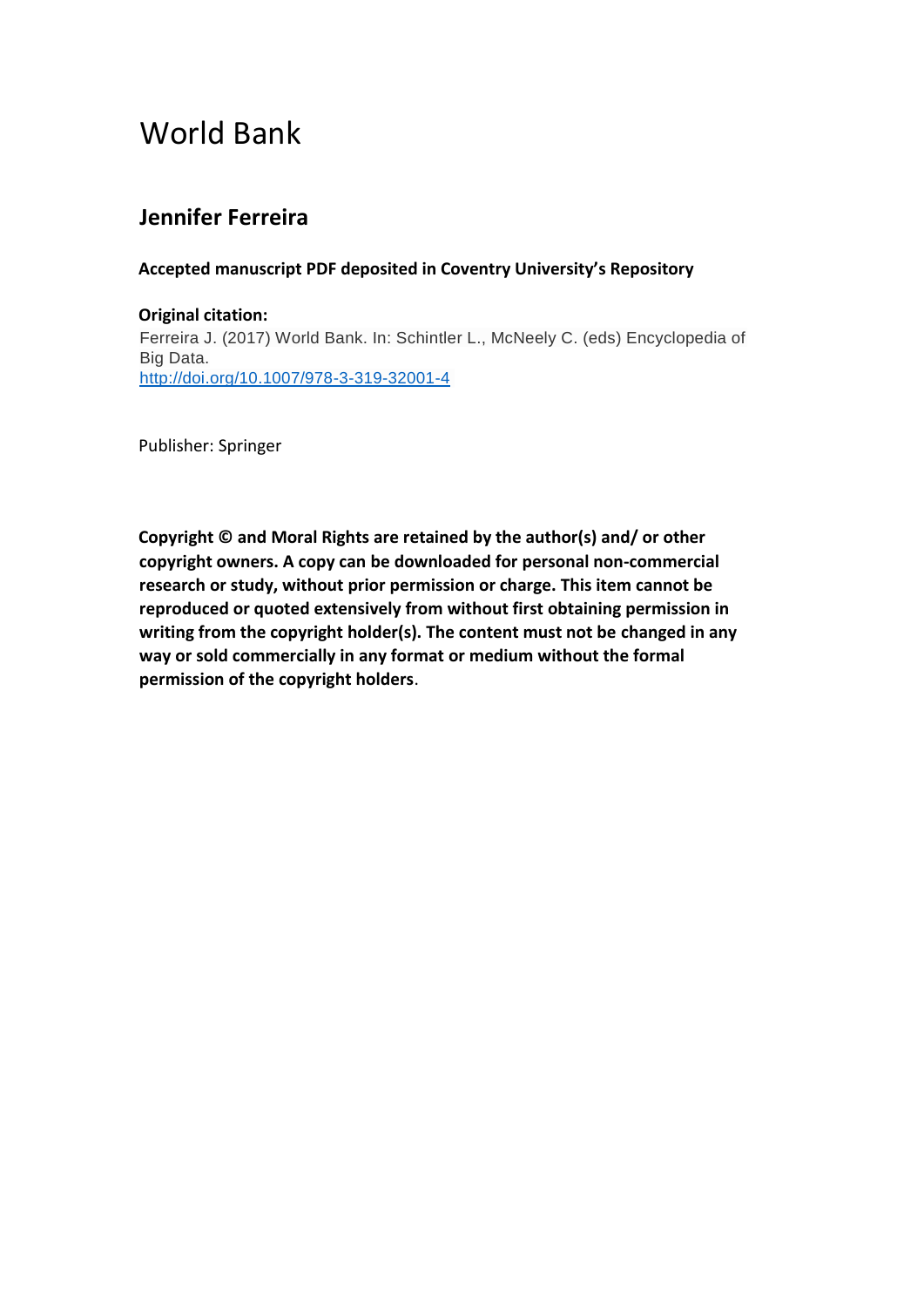#### World Bank

The World Bank, part of the World Bank Group established in 1944 is the international financial institution responsible for promoting economic development and reducing poverty. The World Bank has two key objectives: to end extreme poverty by reducing the proportion of the world's population living on less than \$1.25 a day; and promoting shared prosperity by fostering income growth in the lowest 40% of the population.

A core activity for the World Bank is the provision of low interest loans, zero to low-interest grants to developing countries. This could be to support a wide range of activities from education and health care, to infrastructure, agriculture or natural resource management. In addition to the financial support, the World Bank provides policy advice, research, analysis and technical assistance to various countries in order to inform its own investments, but ultimately to work towards its key objectives. Part of its activities relate to the provision of tools to research and address development challenges, some of which are in the form of providing access to data; for example the Open Data website which includes a comprehensive range of downloadable data sets related to different issues. This shows its recognition of the demand for access to quantitative data to inform development strategies.

A significant amount of the data hosted and disseminated by the World Bank is drawn from national statistical organizations, and it recognizes that the quality of global data therefore is reliant on the capacity and effectiveness of these national statistical organizations. The World Bank has ten key principles with respect to its statistical activities (in line with the Fundamental Principles of Official Statistics and the Principles Governing International Statistical Activities of the United Nations Statistical Division: quality; innovation; professional integrity; partnership; country ownership; client focus; results; fiscal responsibility; openness and good management.

The world is now experiencing unprecedented capacity to generate, store, process, and interact with data; a phenomenon that has been recognized by the World Bank, like other international institutions. For the World Bank, data is seen as critical for the design, implementation and evaluation of efficient and effective development policy recommendations. In 2014, Jim Yong Kim, the President of the World Bank discussed the importance of efforts to invest in infrastructure, including data systems. Big data is recognized as a new advancement which has the potential to enhance efforts to address development, although it recognizes there are a series of challenges associated with this. In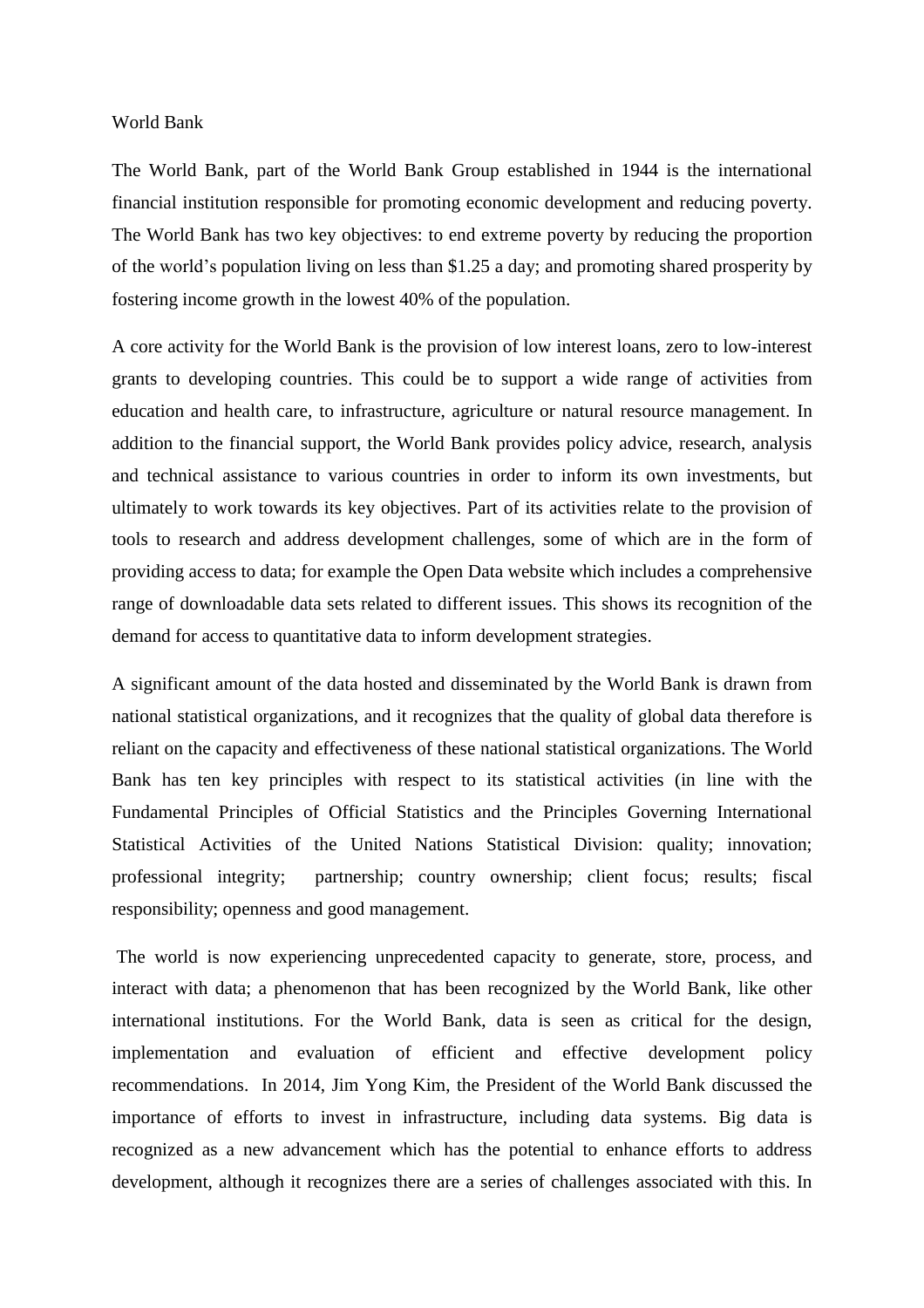2013 the World Bank hosted an event where over 150 experts, data scientists, civil society groups and development practitioners met to analyse various forms of big data and consider how it could be used to tackle development issues. The event was a public acknowledgement of how the World Bank viewed the importance of expanding the awareness of how big data can help combine various data sets to generate knowledge which can in turn foster development solutions.

A report produced in conjunction with the World Bank, *Big Data in Action for Development* highlights some of the potential ways in which big data can be used to work towards development objectives, and some of the challenges associated with doing so. The report sets out a conceptual framework for using big data in the development sector highlighting the potential transformative capacity of big data, particularly in relation to raising awareness, developing understanding and contributing to forecasting.

Using big data to develop and enhance awareness of different issues has been widely acknowledged. Examples of this include: using demographic data in Afghanistan to detect impacts of small scale violence outbreaks; using social media content to indicate unemployment rises or crisis related stress; or using tweets to recognise where cholera outbreaks were appearing at a much faster rate than was recognised in official statistics. This ability to gain awareness of situations, experiences and sentiments is seen to have the potential to reduce reaction times, and improve processes which deal with such situations.

Big data can also be used to develop understanding of societal behaviours. Examples include: investigation of twitter data to explore the relationship between food and fuel price tweets and changes in official price indexes in Indonesia; after the 2010 earthquake in Haiti, mobile photo data was used to track population displacement after the event; satellite rainfall data used in combination with qualitative data sources to understand how rainfall affects migration.

Big data is also seen to have potential for contributing to modelling and forecasting. Examples include: the use of GPS equipped vehicles in Stockholm providing real time traffic assessments which used in conjunction with other data sets such as weather can then be used to make traffic predictions; using mobile phone data to predict mobility patterns.

The World Bank piloted some activities in Central America to explore the potential of big data to impact on development agendas. This region has historicallyy experienced low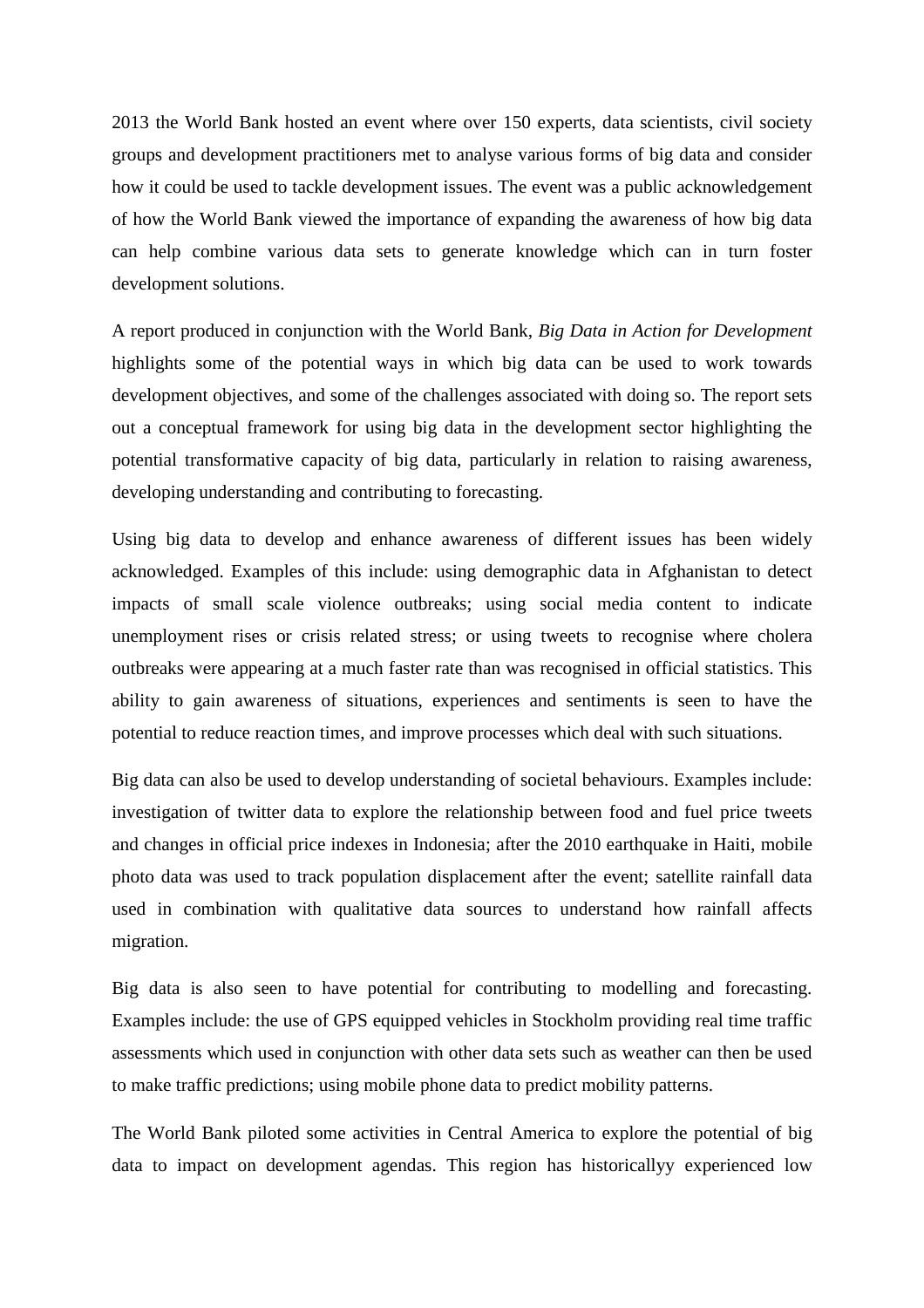frequencies of data collection for traditional data forms, such as household surveys and so other forms of data collection were viewed as particularly important. One of these pilot studies used google trends data to explore the potential for the ability to forecast price changes to commodities. Another study, in conjunction with the UN Global Pulse explored the use of social media content to analyze public perceptions of policy reforms, in particular a gas subsidy reform in El Salvador, highlighting the potential for this form of data to complement other studies on public perception.

The report from the World Bank, *Big Data in Action for Development* presents a matrix of different ways in which big data could be used in transformational ways toward the development agenda: using mobile data (e.g. reduced mobile phone top ups as an indicator of financial stress); financial data (e.g. increased understanding of customer preferences); satellite data (e.g. to crowd source information on damage after an earthquake); internet data (e.g. to collect daily prices); and social media data (e.g. to track parents perception of vaccination). The example of examining the relationship between food and fuel prices and corresponding change in official price index measures by using twitter data (by the UN Global Pulse Lab) is outlined in detail explaining how it was used to provide an indication of social/economic conditions in Indonesia. This was done by extracting tweets mentioning food and fuel prices between 2011-2013 (around 100,000 relevant tweets after filtering for location and language) and analyzing these with corresponding changes from official data sets. The analysis indicated a clear relationship between official food inflation statistics and the number of tweets about food price increases. This study was cited as an example of how big data could be used to analyse public sentiment, in addition to objective economic conditions. The examples mentioned here are just some of the activities undertaken by the World Bank to embrace the world of big data.

As with many other international institutions which recognise the potential uses for big data, the World Bank also recognizes there are a range of challenges associated with the generation, analysis and use of big data.

One of the most basic challenges for many organisations (and individuals) is gaining access to data, from both government institutions and the private sector. A new ecosystem needs to be developed where data is made openly available and sharing incentives are in place. It is acknowledged by the World Bank that international agencies will need to address this challenge by not only by promoting the availability of data, but promoting collaboration and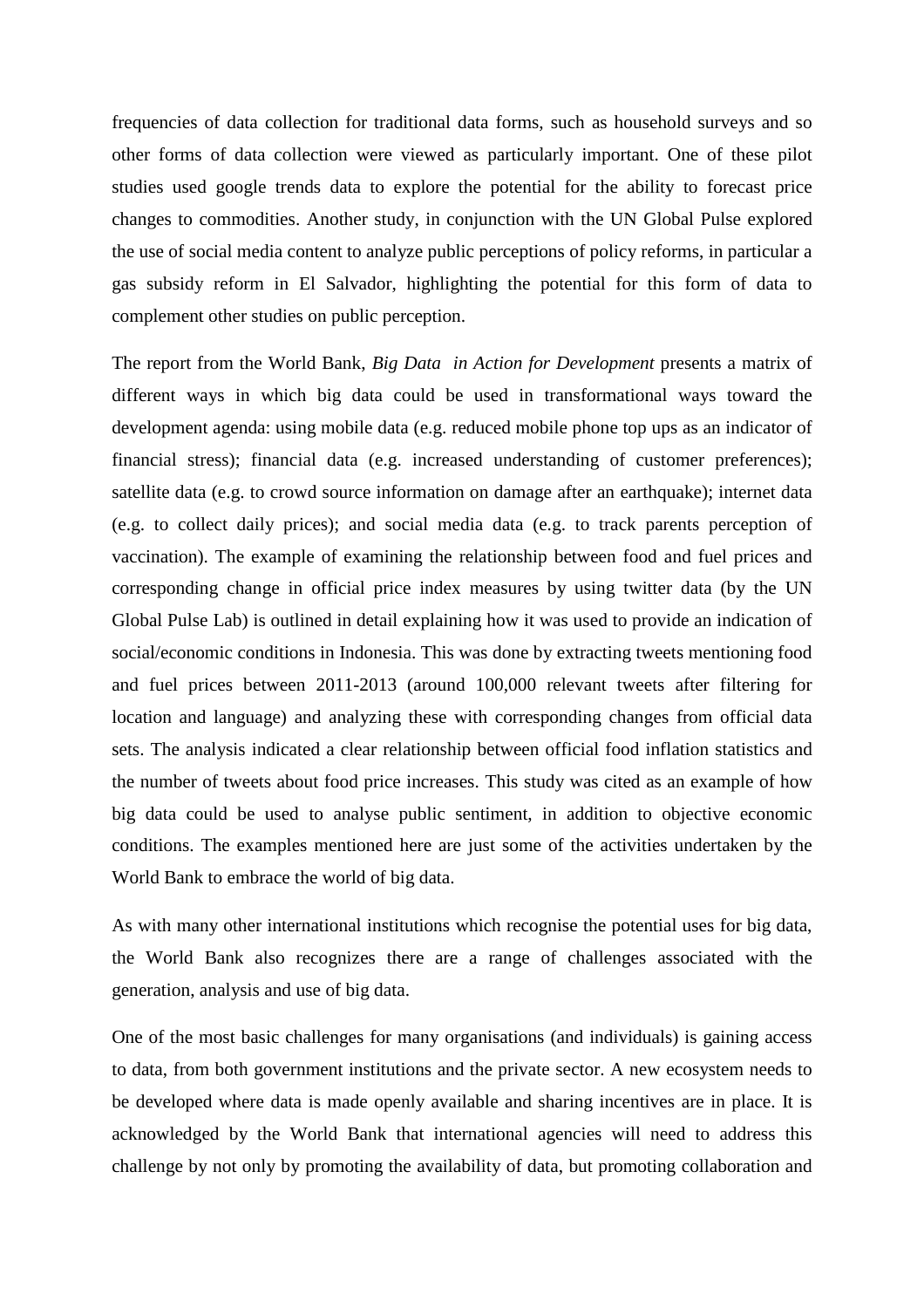mechanisms for sharing data. In particular, a shift in business models will be required in order to ensure the private sector is willing to share data, and governments will need to design policy mechanisms to ensure the value of big data is captured, and is shared across departments. Related to this, there need to be considerations of how to engage the public with this data.

Thinking particularly about the development agenda at the heart of the World Bank there is a paradox: countries where poverty is high or where development agendas require the most attention are often countries where data infrastructures or technological systems are insufficient. Because the generation of big data relies largely on technological capabilities, relying on those who use or interact with digital sources may be systematically unrepresentative of the larger population that forms the focus of the research.

The ways in which data are recorded have implications for the results which are interpreted. Where data is passively recorded there is less potential for bias in the results generated, and likewise where data is actively recorded there is greater potential for the results to be more susceptive to selection bias. Furthermore, how data is processed into a more structured from the often very large and unstructured data sets a requires expertise to both clean the data and where necessary aggregate it (for example if one set of data collected every hour, and another every day). Then the media through which data is collected is also an important factor to consider. Mobile phones for example producing highly sensitive data, satellite images produce highly unstructured data, and social media platforms produce a lot of unstructured text which requires filtering and codifying which in itself requires specific analytic capabilities.

Then in order to make effective use of big data, those using it need to consider elements about the data itself. The generation of big data has been driven by advances in technology, yet these advances are not alone sufficient to be able to understand the results which can be gleaned from big data. Transforming vast data sets into meaningful results requires effective human capabilities. Depending on how the data is generated, and by whom, there is scope for bias, and therefore misleading conclusions. Then with large amounts of data there is a tendency for patterns to be observed where there may be none; because of its nature big data can give rise to significant statistical correlations. It is important to remember that correlation does not imply causation.Then just because there is large amount of data available, this does not necessarily mean this is the right data for the question or issue being investigated.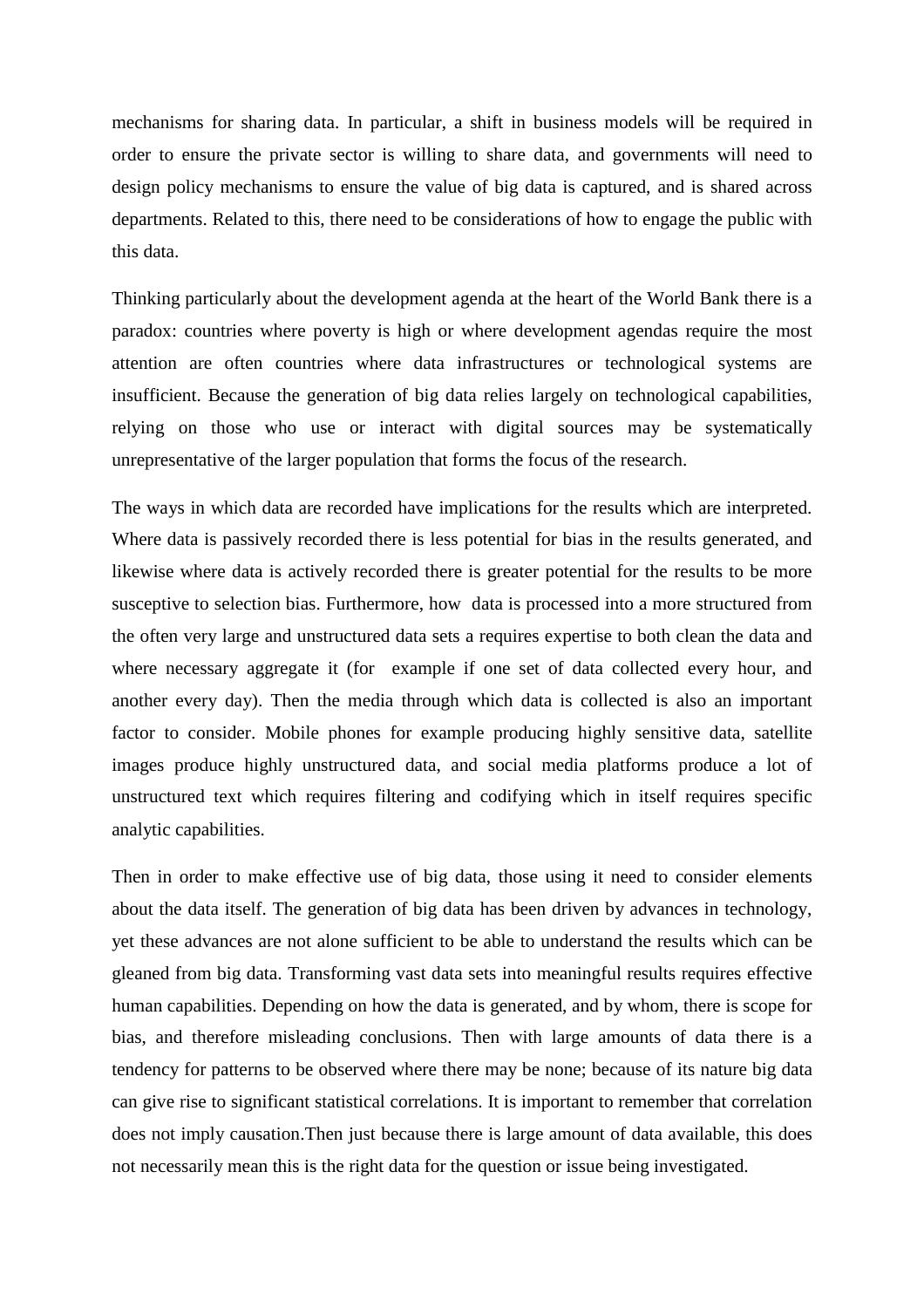The World Bank acknowledges that for big data to be made effective for development there will need to be collaboration between practitioners, social scientists and data scientists in order to ensure the understanding of the real world conditions, data generation mechanisms, and methods of interpretation are effectively combined. Beyond this there will need to be cooperation between public and private sector bodies in order to foster greater data sharing and incentivize the use of big data across different sectors. Even when data has been accessed, in nearly all occasions it needs to be filtered, and made suitable for analysis. Filters, require human input, and need to be applied carefully as their use may preclude information and affect the results. Data needs to be cleaned. Mobile data is received in unstructured form of millions of files, which requiring time-intensive processing to obtain data suitable for analysis. Likewise, analysis of text from social media requires a decision making process to filter out suitable search terms.

Finally, there are a series of concerns about how privacy is ensured with big data, given that often there are elements of big data which can be sensitive in nature (either to the individual, or commercially). This is made more complicated as each country will have different regulations about data privacy which poses particular challenges for institutions working across national boundaries, like the World Bank.

For the World Bank, the use of big data is seen to have potential for improving, and changing the international development sector. Underpinning the ideas of the World Bank's approach to big data is the recognition that while the technological capacities for generation, storage and processing of data continue to develop this also needs to be accompanied by institutional capabilities to enable big data analysis to contribute to effective actions that can contribute to development, whether this is through strengthening of warning systems, raising awareness or developing understanding of social systems or behaviors.

The World Bank have begun to consider an underlying conceptual framework around the use of big data, in particular considering the challenges it presents in terms of using big data for development. In the report *Big Data in Action for Development* it is acknowledged that there is great potential for big data to provide a valuable input for designing effective development policy recommendation, but also that big data is no panacea. The World Bank has made clear efforts to engage with the use of big data, and has begun to explore areas of clear potential for big data use. However, questions remain about how it can support countries to take